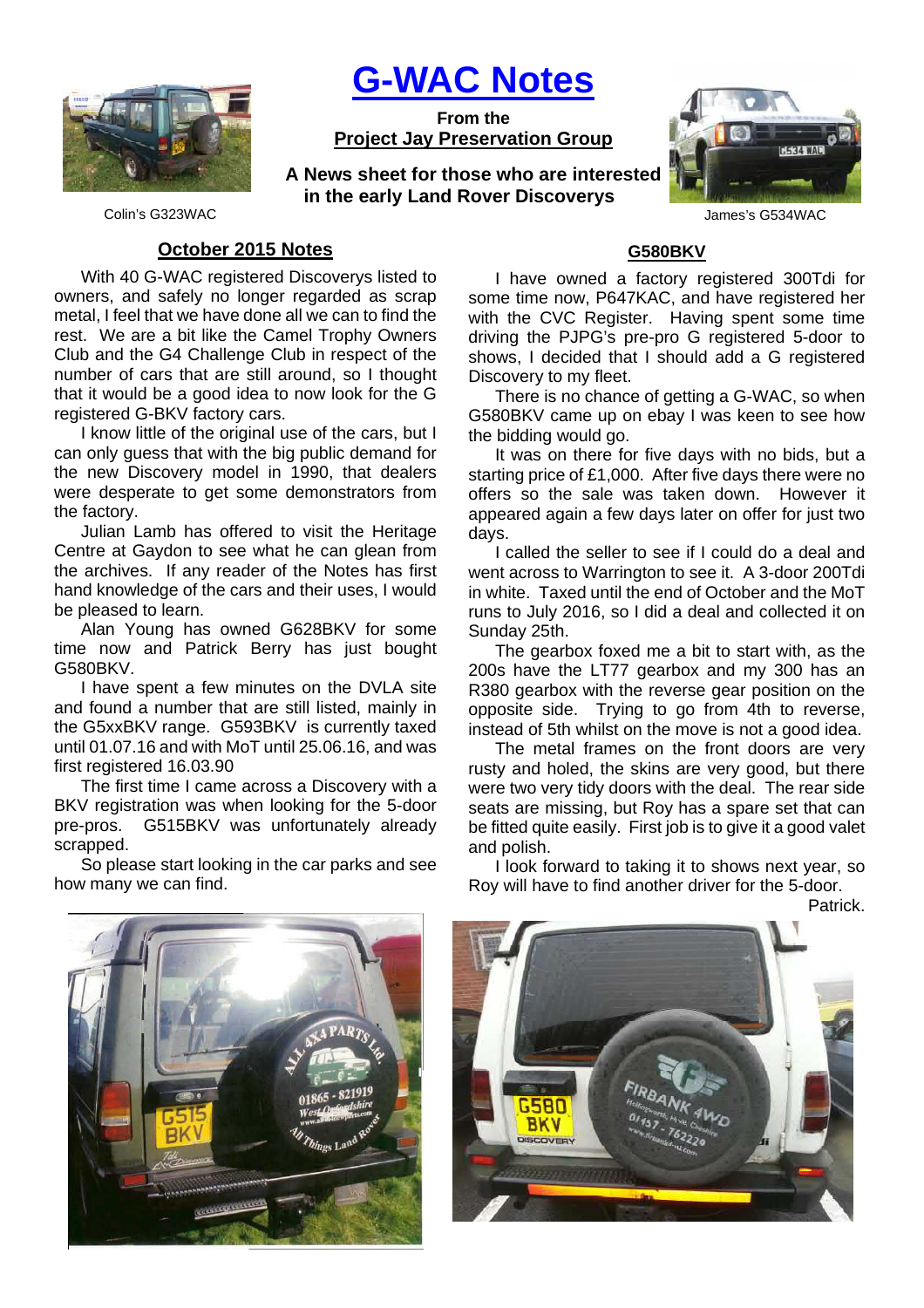### **The 26th Birthday Party. Plymouth 10th-11th October 2015**

It's unfortunate that I could not persuade anyone to take G513 DHP to the party, but Graham took photographs and to take in the views was made at a G226 EAC for the celebrations.

Starting out on a 360-mile journey is a little daunting for me these days, but as soon as I get into 526 and get comfortable, the trip seems effortless.

In 2009 an annual visit to Plymouth to celebrate the Press and Dealer Launch of the Discovery in 1989, was an idea thought up by Graham Bethel, who owned G469 WAC at the time.

Last year was the 25th anniversary of the launch when 150 Discoverys were assembled on the Hoe. The format continued this year when 43 Discoverys and three Defenders were seen again on the Hoe, together with a new D4, which was demonstrated by Roger Young Land Rover of Saltash.



Russ Brown, of Land Rover Owner International magazine, judged the assembly and presented three magnificent plaques. An award for the Most Modified was presented to Steve Drake; the award for the Most Original Condition to Peter Evans and for the Furthest Travelled to the event went to Margaret and to Starboard. me.

The organisation of the event was as slick as ever, with the signing on and distribution of the rally plaques starting at 10.00 am, and a departure time from the Hoe set for 12 noon to travel in convoy to the ferry at Torpoint.

 A crossing had been booked for the party to take them over the River Tamar for the trip to the Mount Edgcumbe Estate.



On the journey to Mount Edgcumbe, a stop for car park, where an ice cream van followed us in. A large queue soon assembled at the van.



The Estate was entered via the Deer Park, and when the party assembled at the waters edge, the views past Drake's Island across The Sound to the Hoe, were clear and bright. Those who had brought a packed lunch enjoyed the time to reflect on the day so far.

The dinner party took place later that evening at the Windy Ridge Eating House at Trerulefoot, near Saltash, where a raffle and auction was held in aid of two charities, Ellie's Haven and Turn To Starboard.

£1313.00 was raised by ticket sales and the auction, where the donation of prizes varied from two winches given by Superwinch of Tavistock, to a bucket of car wash goodies from the local car wash. A cheque for £656.00 was presented to Nigel Libby of Ellie's Haven, and another to Roy Newport of Turn

Sunday morning saw the party move off to the Buckfastleigh Railway Station for a trip to Totnes by steam train. At the station in 1989, a Discovery in Police livery, towed a train into the station.

After lunch at the railway buffet, the party took a cross-country route over Dartmoor, to where a room had been set aside for them at the Two Bridges Hotel near Princetown, for cream teas.

It was then time to bid farewell for another year, and with "we'll be back" from all the folks, it was time to go home.

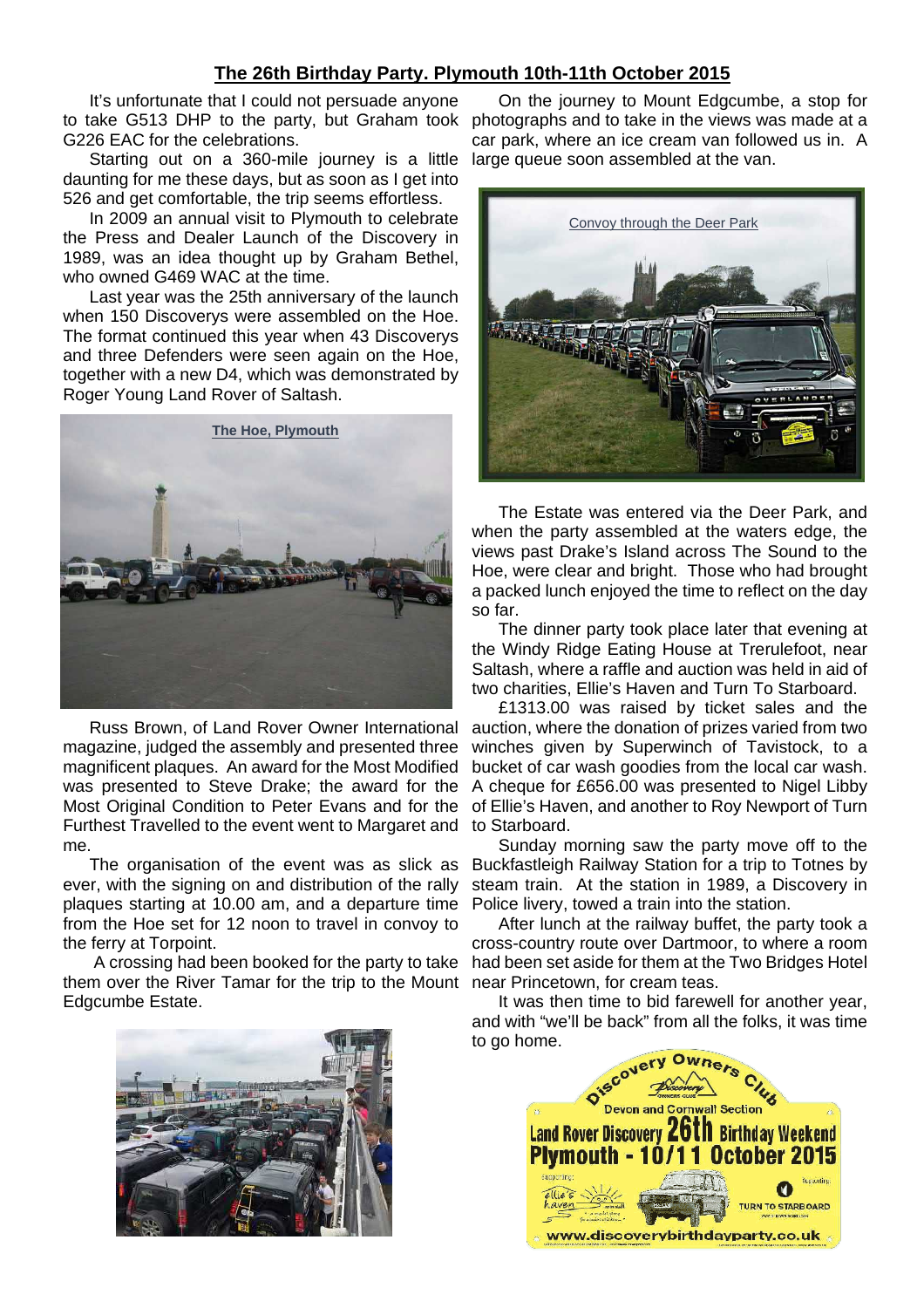# **Car Show and Family Fun Day at Longhope. 13th September.**

I don't usually travel very far to a classic car show, sometimes to Northumberland, Co. Durham, or various stands with goods to sell. Aliens dropped in Teesside. (I go into Lancashire when the Ashburners allow me in and stamp my passport !!. The War of the Roses is still active in parts) But a trip to the Forest of Dean beckoned, because I could tie it in with a visit to my sister in Herefordshire.

It was also an invitation from Julian Lamb of the



CVC Register, for the PJPG to display Discoverys which were originally registered by Land Rover Ltd

The M-CVCs registered Range Rovers are the equivalent of our G-WACs, in respect of the launch of the Range Rover P38 in 1994. Currently they are a much-maligned model of the Range Rover stable.

Members of the CVC+R have now taken a keen interest in any factory registered Land Rover, and have morphed the CVC name to mean 'Company Vehicle Collection and Register'. A new CVC website is being developed. Julian had not previously seen the pre- pro 5-door, G513DHP, so I decided to have a run in her to Longhope in the Forest of Dean.



There was a big display of classic cars, and the display of factory registered Land Rovers was quite impressive. Chris Lowe from Somerset and I had our Discoverys on display; there was a L322 Range Rover, two R-BAC registered Freelanders, one in Camel Trophy colours, and a good selection of the M-CVC P38 Range Rovers. All originally factory registered cars.

> **PETER JAMES** INSURANCE. 772, Hagley Road West, Oldbury, West Midlands. B68 0PJ. Telephone: 0121 506 6040. www.peterjamesinsurance.co.uk

Food and drink were on offer and there were to see us, to the amazement of the children. The entry to the Fun Day was free of charge, but a bucket for contributions was available at the gate.





 A good day out meeting folk and having a rest in the sunshine.

G513DHP is fitted with a 3.5 V8i, and is a joy to drive with its smooth torque and power. The round journey of 450 miles was covered with ease and with a fuel consumption of 20 MPG.